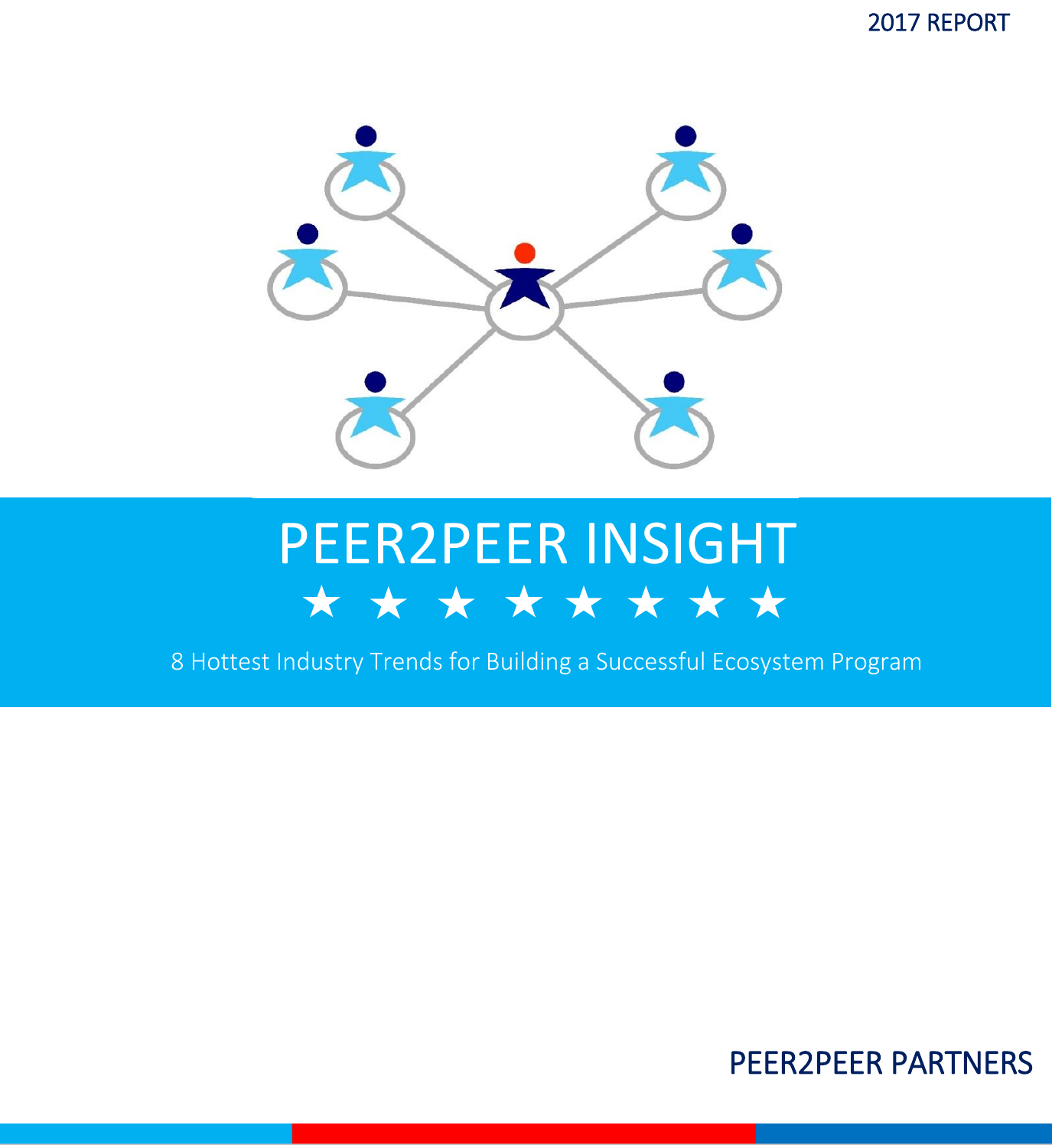EXECUTIVE SUMMARY Like all business strategies, ecosystem programs are trying to solve one or many Pain Points Experienced by ISV's

In this report, we researched and compiled the 8 hottest trends when building a successful Ecosystem Program as reported by leaders in the software industry. To be taken seriously, software companies must have an Ecosystem/Partner Program in place. As a result, more and more ISV's are venturing into this business strategy. In the first quarter of 2017 Peer2Peer Partners researched and interviewed ISV Business leaders and this report is the result of that work.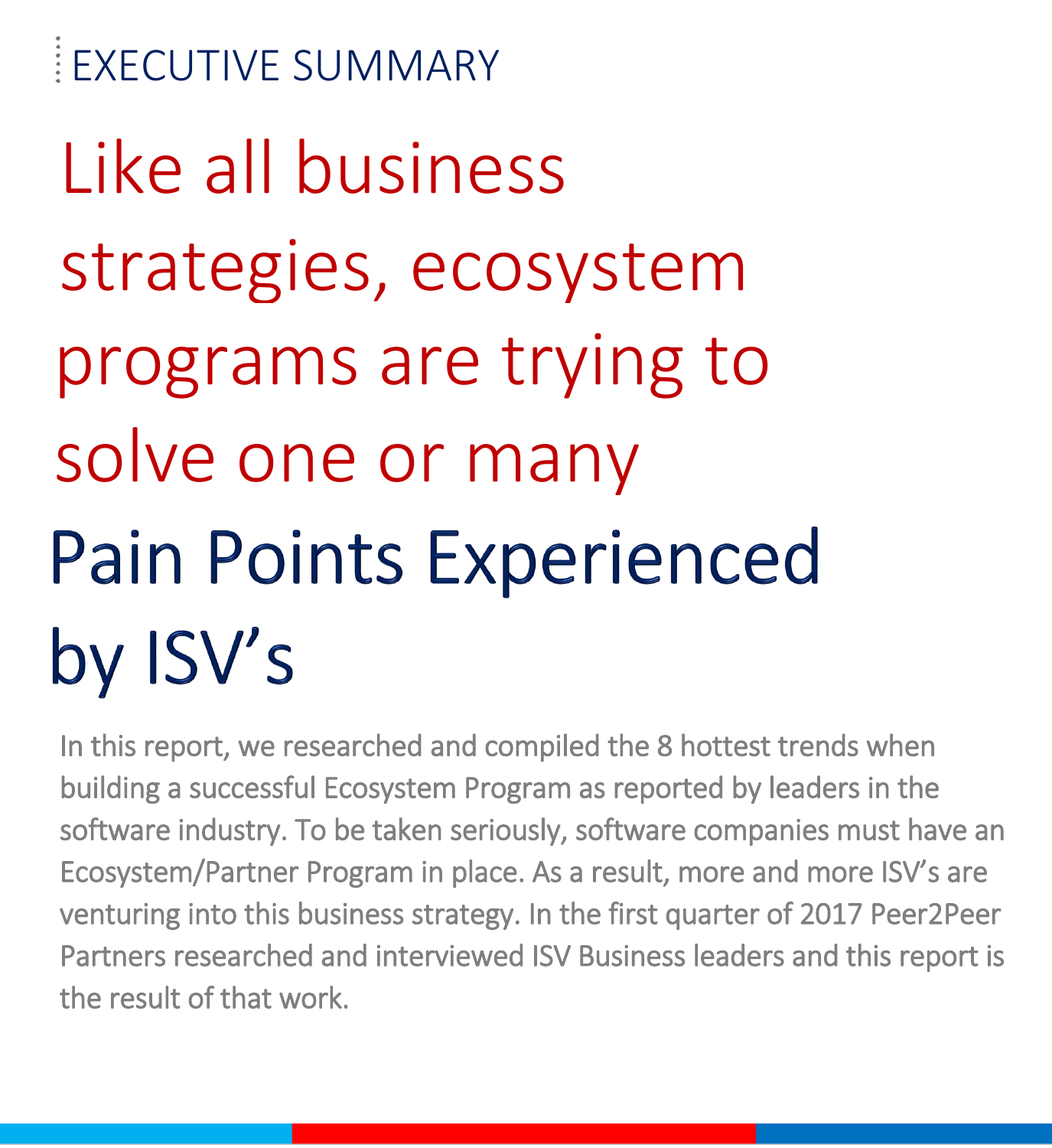### PAIN POINTS EXPERIENCED BY ISVs

|                                       | Scarcity of<br>Development |  |                                          |
|---------------------------------------|----------------------------|--|------------------------------------------|
|                                       | Talent                     |  |                                          |
| Need for<br>Technology<br>Integration |                            |  | Expanded<br>Distribution<br>Requirements |
| Global<br>Market                      |                            |  | Push for rapid<br>Software               |
| Demand                                |                            |  | Development                              |

Companies like Gartner talk about the "Mesh Theme" which they define as "connections between an expanding set of people and businesses as well as devices, content, and services to deliver digital business outcomes". Simply put it is and will become harder for software companies to sell as a standalone solution, a reliance on a robust Ecosystem and Platform that supports Integration, Rapid Development, Distribution and Marketing is the key to growth.

Further, Software Companies are not addressing the business aspect of their partnerships to the same extent they are the product side. Over 50% of the respondents to our survey have not documented the initial investment made in a new Partner, the time to recoup the initial investment and an ROI projection over time.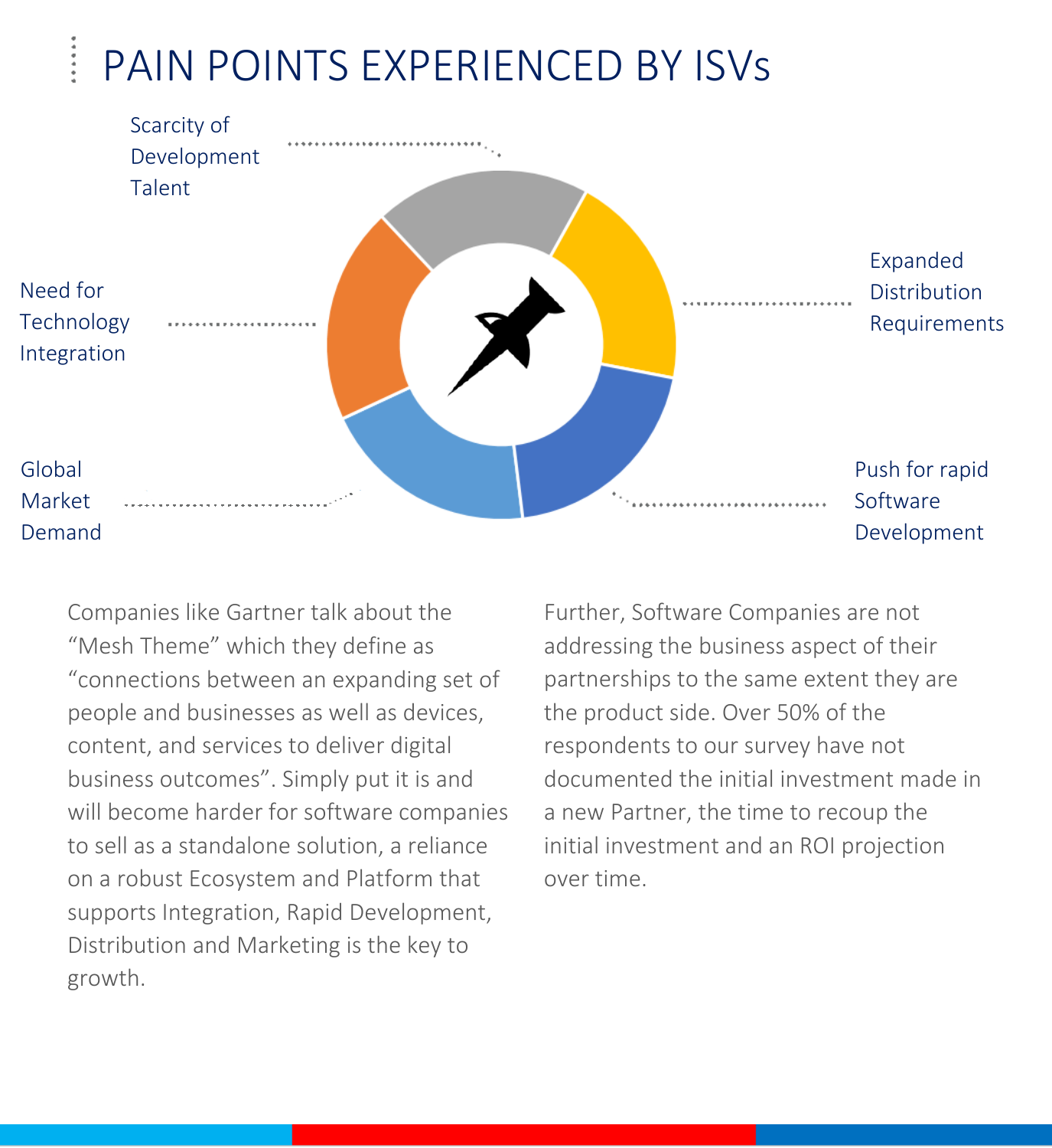# HOTTEST TRENDS IN ALLIANCE & ECO-SYSTEM MANAGEMENT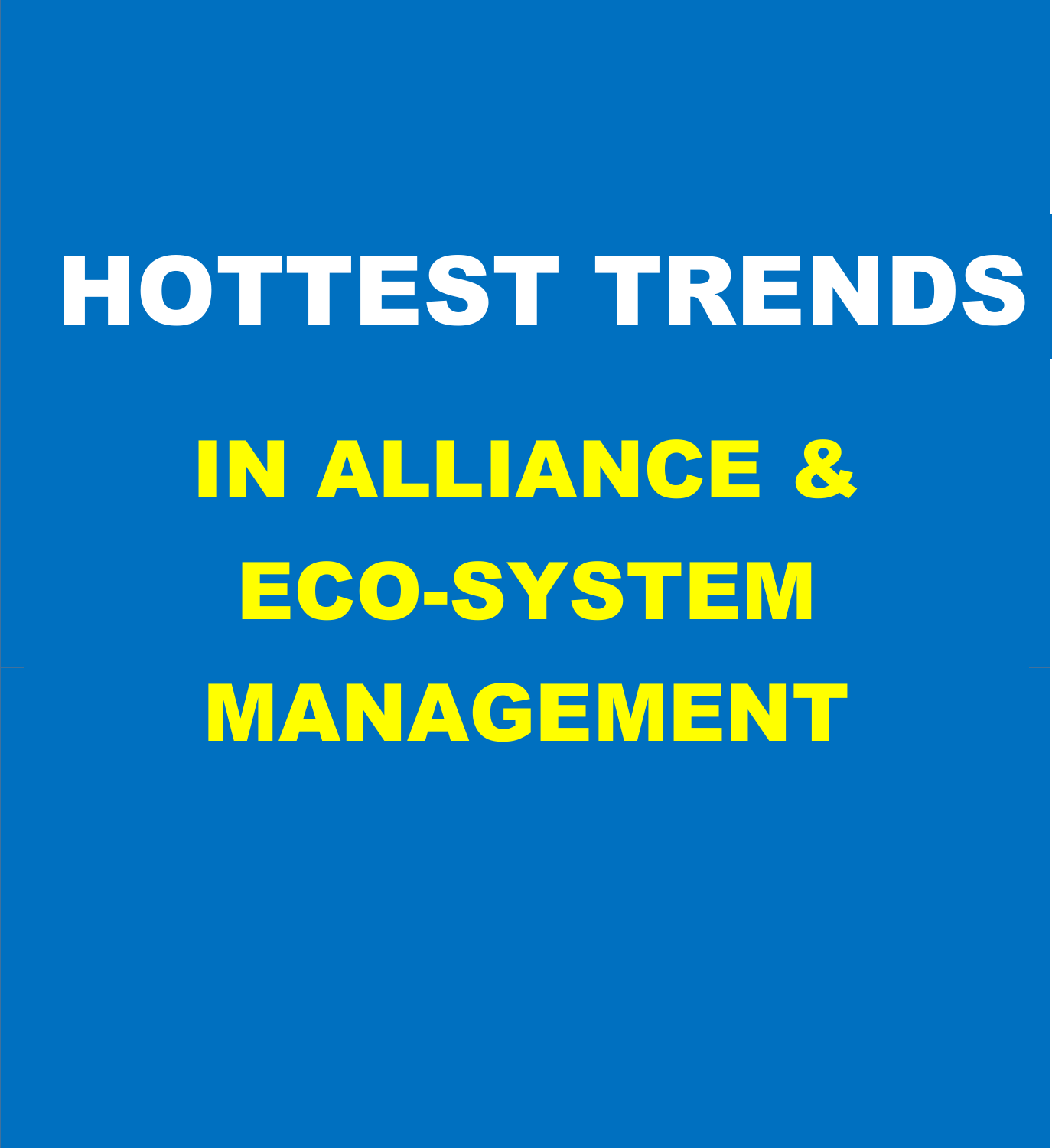

We learned that most ISV's don't determine the structure of their alliance prior to entering a relationship. Therefore, when designing your Ecosystem Program, defining the partner requirements is key.





1

2

3

Create a Partner Requirements Document. Take into consideration:

Life Cycle – emerging-growth-mature?

Companies Competitive Advantage

**RECOMMENDATION**

Have your Partner create an application that binds their product to yours. The ISV certifies it, and both parties can distribute it. Revenue can offset costs incurred by both parties.

Relationship with your Competitors

What Mindshare can you expect?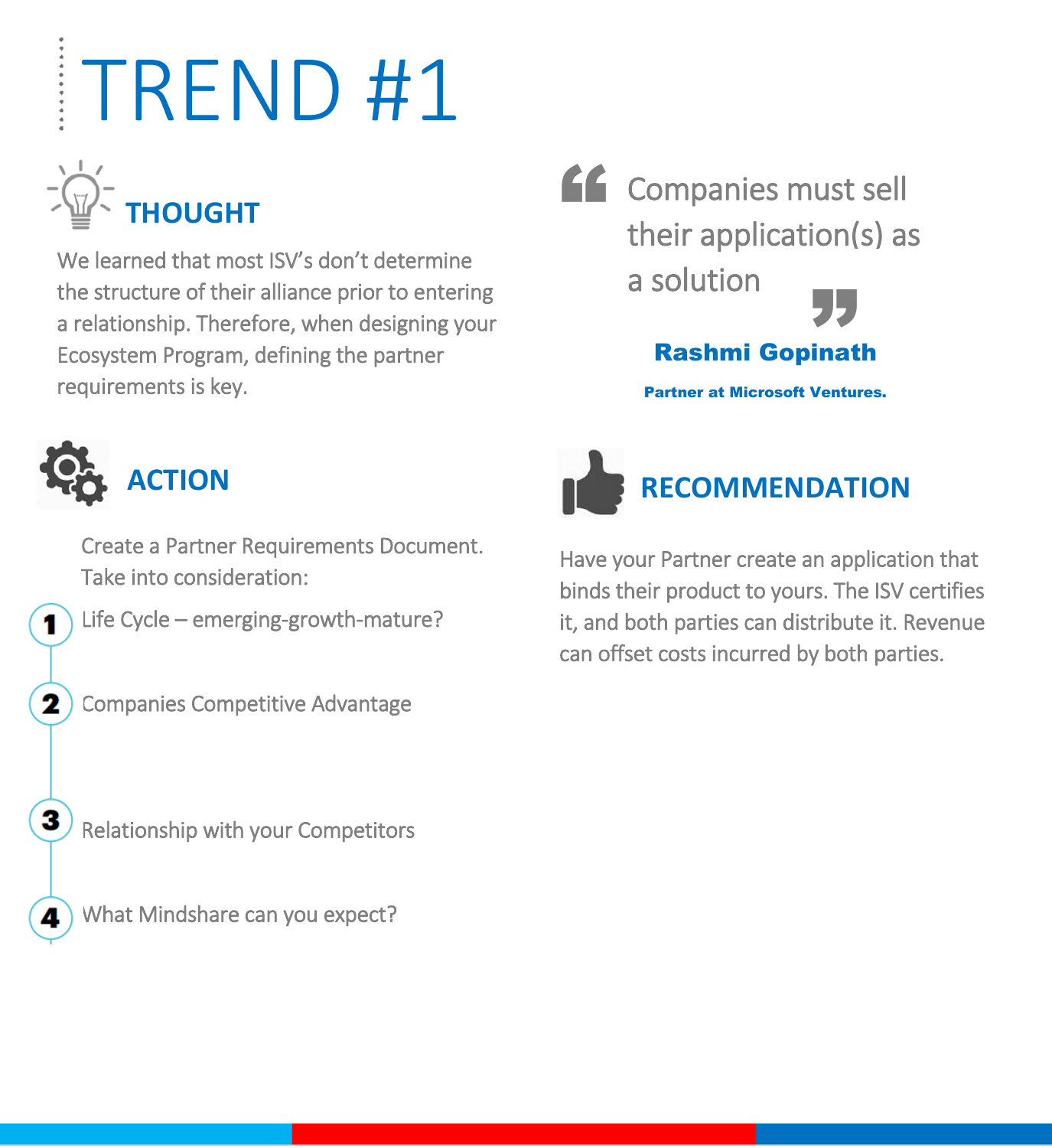

ISV's are aware that not all potential partners have the "technical chops" to sell and support their products and services. Focusing on those partners that are already selling to your customers, in your space will lead to more profitable relationships, avoid costly restarts and overruns in Partner Development.



The development of your "MVP" (most valuable partner) acquisition program is required. The best design currently being used by top marketers looks like this:

Create Traffic with an Opt-In Page and the use of ALL social media platforms

- Repurpose a single piece of content for all platforms
- Use 3 types of campaigns; a) Low Hanging Fruit b) Mid – Level c) Cold.

Develop an irresistibly intriguing offer

Engage and close



3

" Companies that are selling to the same enterprise decision makers as us are prime targets for great ecosystem partners.

#### Rod Hamlin

"<br>"<br>"

#### **Redislabs**



The use of technology such as customer portals, direct response marketing applications allow for the streamlining of campaigns that profile and target the ideal Partner.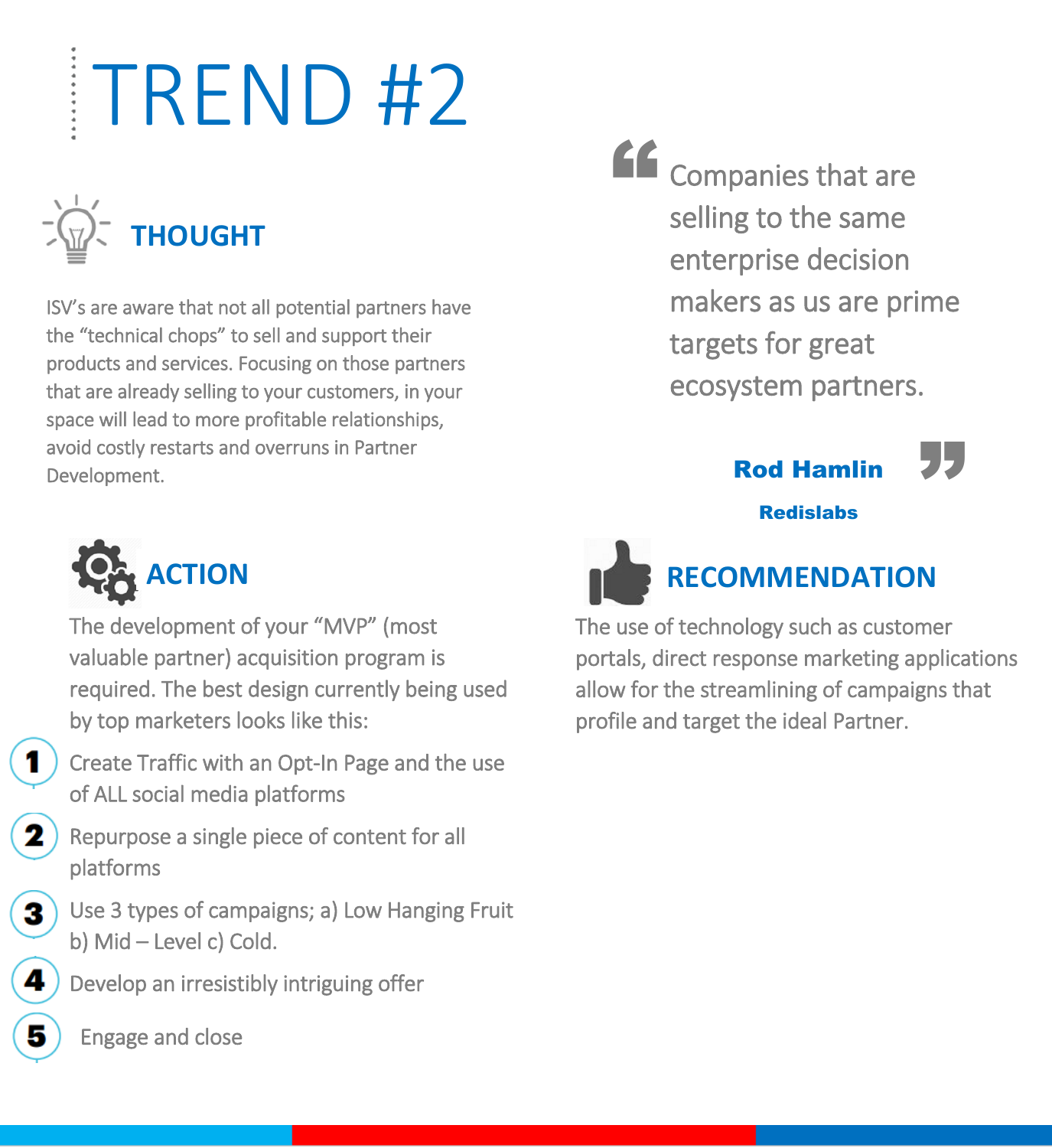

We have learned that 70-80% of Technology Alliances involving the creation of a solution to a well-defined problem ended up with a winning competitive advantage, and increased the chances of success in solving the technology problem. This acquisition of knowledge that did not exist within the Vendors organization provided the GLUE and the GREASE to enable the relationship to flourish.

**ACTION**

1

 $\mathbf{2}$ 

3

Have a Readiness Assessment created for your organization.

Answer the questions: 1) what do your customers really need from you 2) what can your Ecosystem best deliver, 3) divide your partners by industry percentage 4) ask your potential partners for their goals and ensure you are aligned

Map out your Ecosystem Platform so you can enable integrators to build new code

EE Legacy Software Code is an uncalculated killer and an albatross around the neck of ISVs. A well-constructed Ecosystem can help solve this problem.



#### VP Sales and Partnerships Sort Financial.



#### **RECOMMENDATION**

Once a development need is defined around Legacy Code or API development, use the developer communities to seek out partners. Stack Overflow, Subreddit, Hackernews, Slashdot are all good places where interested individuals and companies hang out.

Develop or Co-Develop a Starter Kit that your Technical Partners can take and run with to create new code. The ISV owns the Platform (Heart and Lungs), your Partners will own the Appendages (Arms and Legs).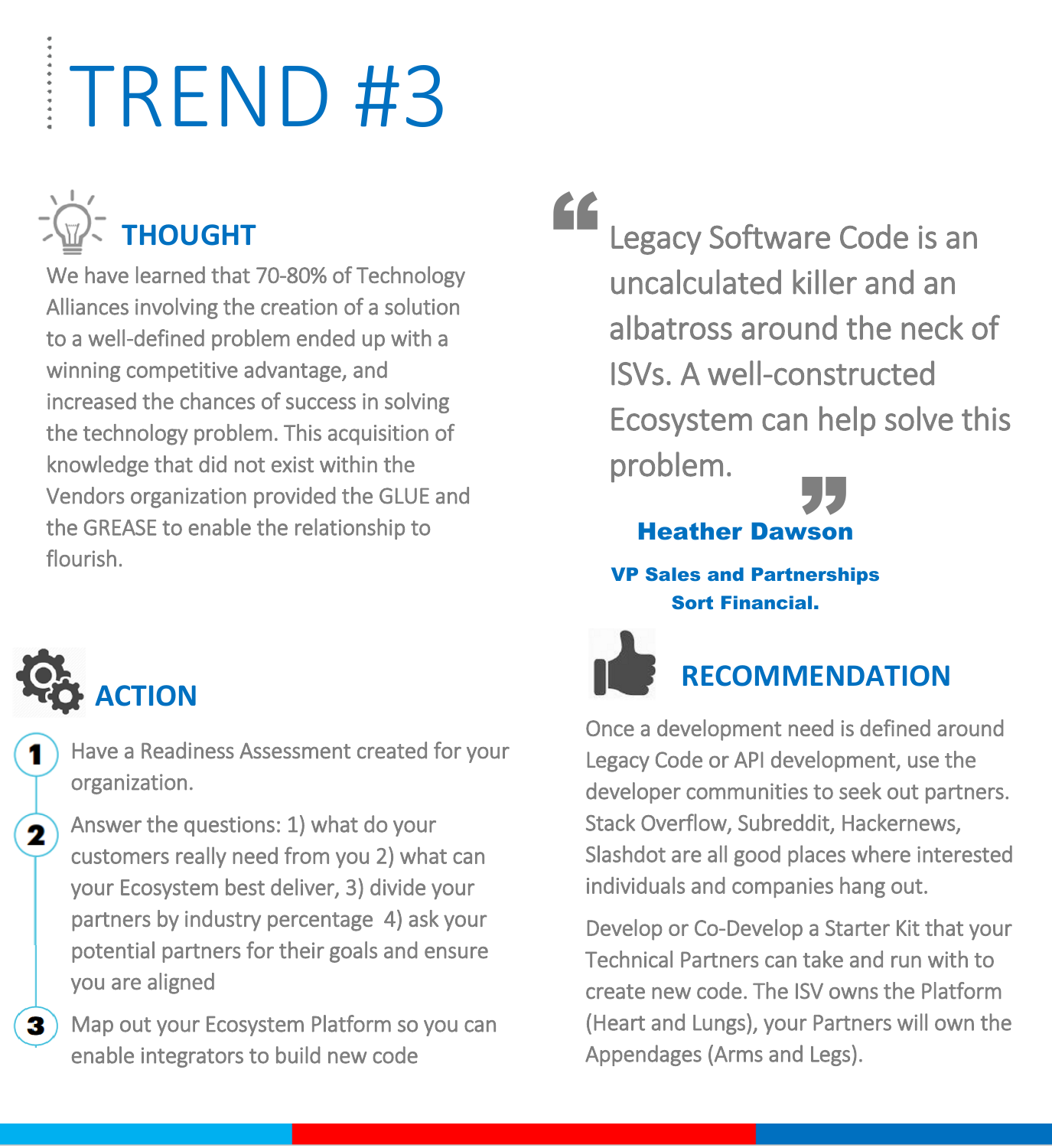## TREND #4 **THOUGHT**

The entire organization must buy into the Ecosystem Program.

The Ecosystem is like a PIE  $\Box$  with many pieces making up the whole. If you think of your partners as the end to a means you will not be successful. Instead think of the members of your Ecosystem as an alternative to hiring and building out resources yourself. We see the successful programs coming out of those organizations with visionary leadership, well thought out/long term commitments, and superior systems in place to track metrics.



Have a Channel Management Checklist created, assess your Channel Management Personnel, identify your Partner Buyer Personas, provide your organization with agreed upon metrics that your Ecosystem Partner Program is measured against. Programs like the Siebel – Accenture Program are historic and can be modeled.

" The nuts and bolts of the Partner Program require it to be an integrated part of the overall Business Development and Sales Organization. **"** 

#### Krishnan Parasuraman VP Sales Splice Machine



| <b>ORGANIZATION UNIT</b> | <b>METRIC</b>                     |  |
|--------------------------|-----------------------------------|--|
|                          | Number of Partner Program Members |  |
|                          | Number of Certified Integrators   |  |
| <b>TECHNOLOGY</b>        | Revenue generated via Referrals   |  |
|                          | Revenue Influenced                |  |
|                          | Number of Partner Program Members |  |
| <b>BUSINESS</b>          | Number of Certified Integrators   |  |
| <b>DEVELOPMENT</b>       | Revenue generated via Referrals   |  |
|                          | Revenue Influenced                |  |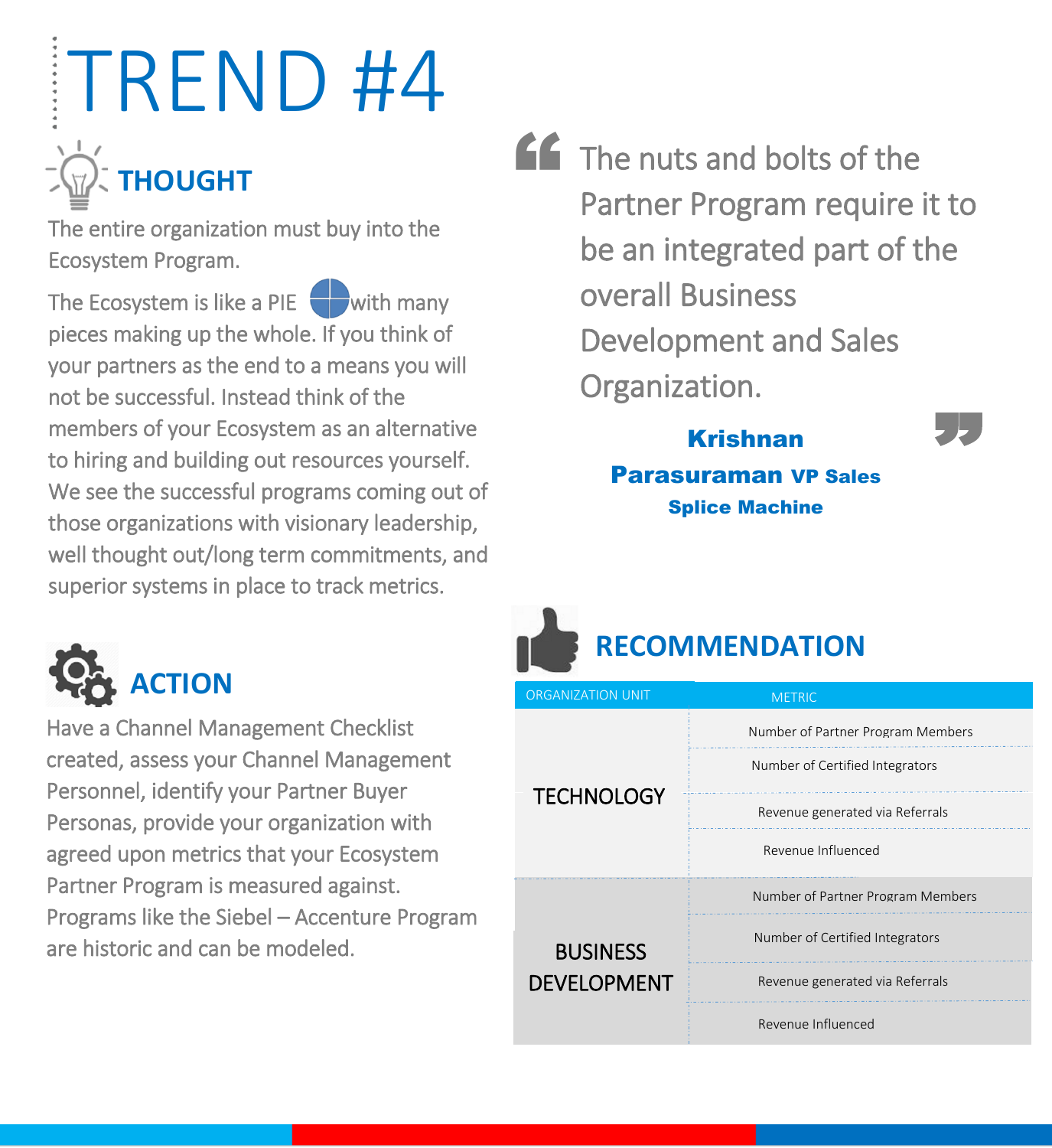## **THOUGHT** TREND #5

Once the organization has signed off on the structure of the Alliance Program from top to bottom it then falls on the 3 pillars (Program Management, Technical Team, and Marketing) to execute on the strategy. Challenges exist, some organizations are telling us that the team lacks attention to detail and that processes have run amok with insufficient reporting.



Senior VP Alliances Big Data

**RECOMMENDATION**



#### Make your Analytics GREAT!

Alliance Program Lead must be responsible for the creation and delivery of great analytics. Part of the challenge facing leaders of Alliance programs is the lack of measurement of success. Great Visualization (VIZ) and consistent reporting can help overcome this. Drilling into your Alliances by; Universe, Area, Individual Manager is critical.

| <b>METRIC</b>                | <b>AREA METRIC</b><br><b>FOCUSES ON</b> | <b>Develop VIZ Of</b><br>your Data (will<br>help OVERCOME<br><b>PERCEPTION OF A</b><br><b>LACK OF VALUE)</b> |
|------------------------------|-----------------------------------------|--------------------------------------------------------------------------------------------------------------|
| Revenue/person               | <b>Headcount Productivity</b>           | $\boldsymbol{x}$                                                                                             |
| Margin\$ / Person            | <b>Headcount Productivity</b>           | $\boldsymbol{\mathsf{X}}$                                                                                    |
| Contribution \$/Person       | <b>Headcount Productivity</b>           | X                                                                                                            |
| ASP (Average Selling Price)  | Overall Productivity                    | $\boldsymbol{x}$                                                                                             |
| Margin expressed as \$/Unit  | Overall Productivity                    | X                                                                                                            |
| Profit expressed as \$/Unit  | Overall Productivity                    | $\boldsymbol{x}$                                                                                             |
| Revenue/Expenses             | Overall Productivity                    | $\boldsymbol{x}$                                                                                             |
| Accounts Receivable/ Revenue | <b>Credit Quality</b>                   |                                                                                                              |
| Revenue/partner              | Measures Growth                         | X                                                                                                            |
| Margin/partner               | Measures Growth                         | X                                                                                                            |
| Level of Certification       | Measures Investment                     |                                                                                                              |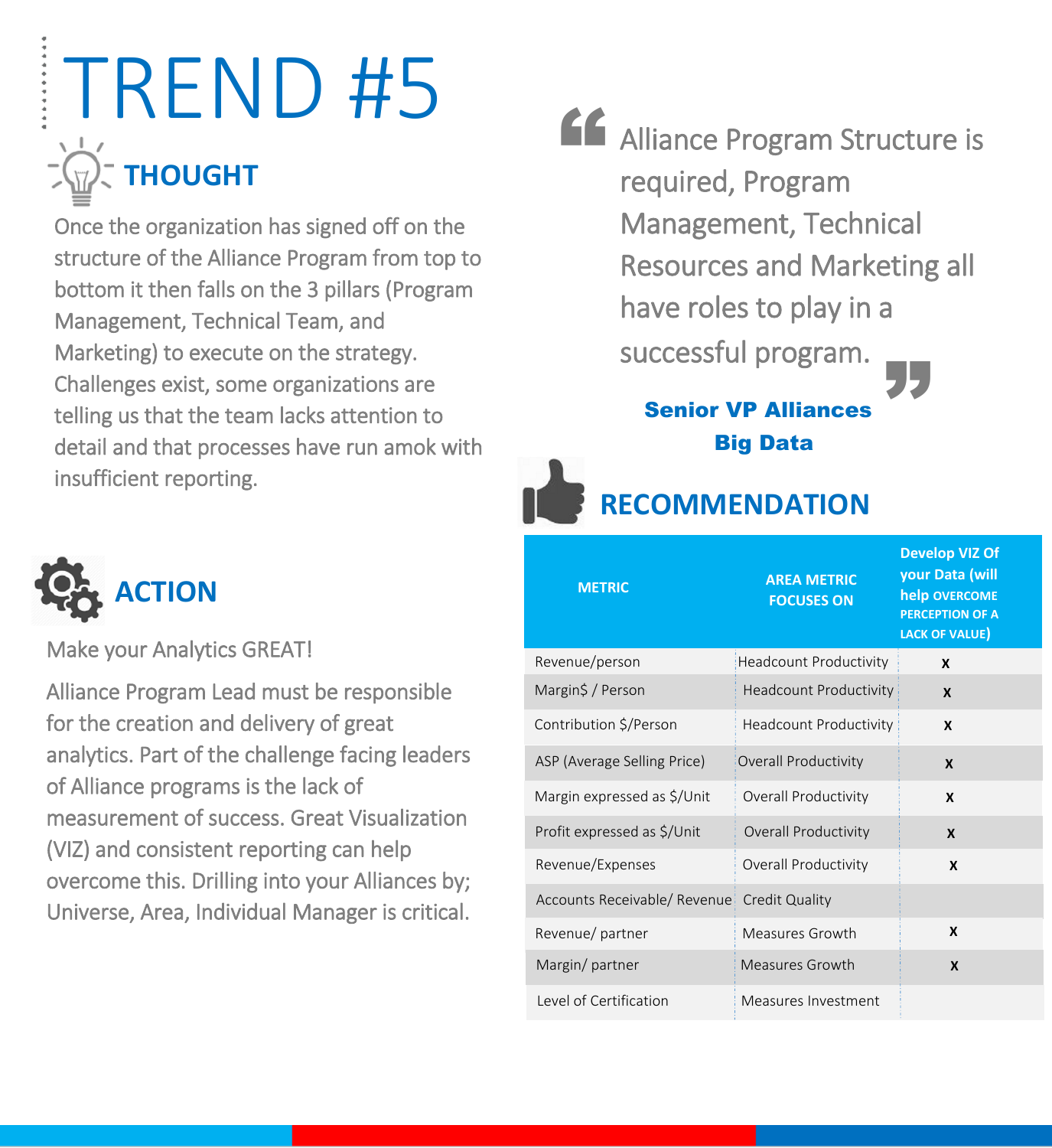## TREND #6 **THOUGHT**

Sometimes it's best to look for quick wins, smaller organizations need to be agile and cannot afford years of discussions and planning and studying the possibilities. Get your partner agreement in place, get quick wins, gain momentum, ask if your major Strategic Partnerships make sense? Those Partners that are looking for a check box need not apply.



Separate your partners into four types, depending on your business type, these could be: 1. ISV Integrators

- 2. Platforms, and
- 3. Ecosystem.
- Then based on Type, track:
- 1. Revenue
- a) Direct b) Influenced.
- 2. Qualified
- 3. Leads from SI's
- 4. Number of Projects
- 5. Cost of Sale
- 6. Deal Velocity
- 7. Joint Marketing

EE Centralized partner organizations cause more confusion and make it more difficult to measure productivity and results. "<br>"<br>"

Chris Selland VP Strategic Growth Unifi **Software** 



Profile the best: Look to other successful programs in your industry and profile them for your use.

| <b>PRINCIPALS</b>    |                                                                                                                                        |  |  |  |  |
|----------------------|----------------------------------------------------------------------------------------------------------------------------------------|--|--|--|--|
| Open Communication   | Develop Trust with your Partners                                                                                                       |  |  |  |  |
| Linear Arrangement   | Agree on each goal. Here is where<br>are. Here is where we want to<br>be. Here are the milestones along<br>the way.                    |  |  |  |  |
| Things Go South      | Usually caused by: Lack of Trust, Lack of<br>Team Skill, Lack of clear agreement on<br>objectives, Lack of Alignment on both<br>sides. |  |  |  |  |
| Legal Documentation  | Protect each other's' IP and agree<br>up front on any requirements for<br>legal Docs                                                   |  |  |  |  |
| Build a Beta Program | When possible, Beta your program first                                                                                                 |  |  |  |  |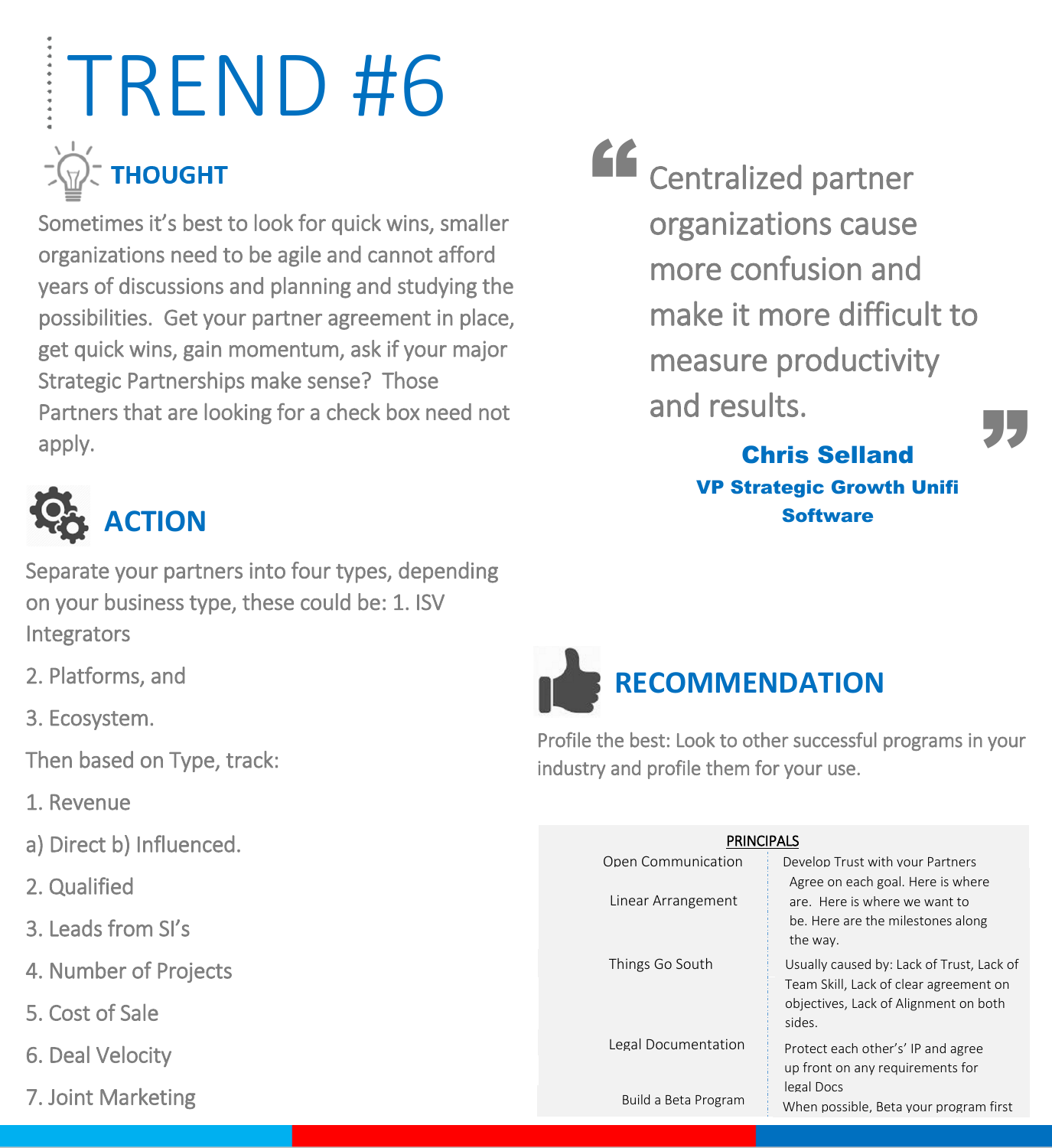### $\vec{z}$  THOUGHT

Build your Partner and Alliance Program in a way that is integrated with Product Management but Reports into Business Development and Sales.



Document your potential Partner Categories, accumulate the company names that COULD fill each category, list your Competitors and determine in a grid how many of them have relationships with your "potential" list. That's your starting point.

**"** The Shark and Remora, think about which one you are with each of your Partners both up and down your Ecosystem stack auk<br>Paul Vasquez Partner and Alliance Executive



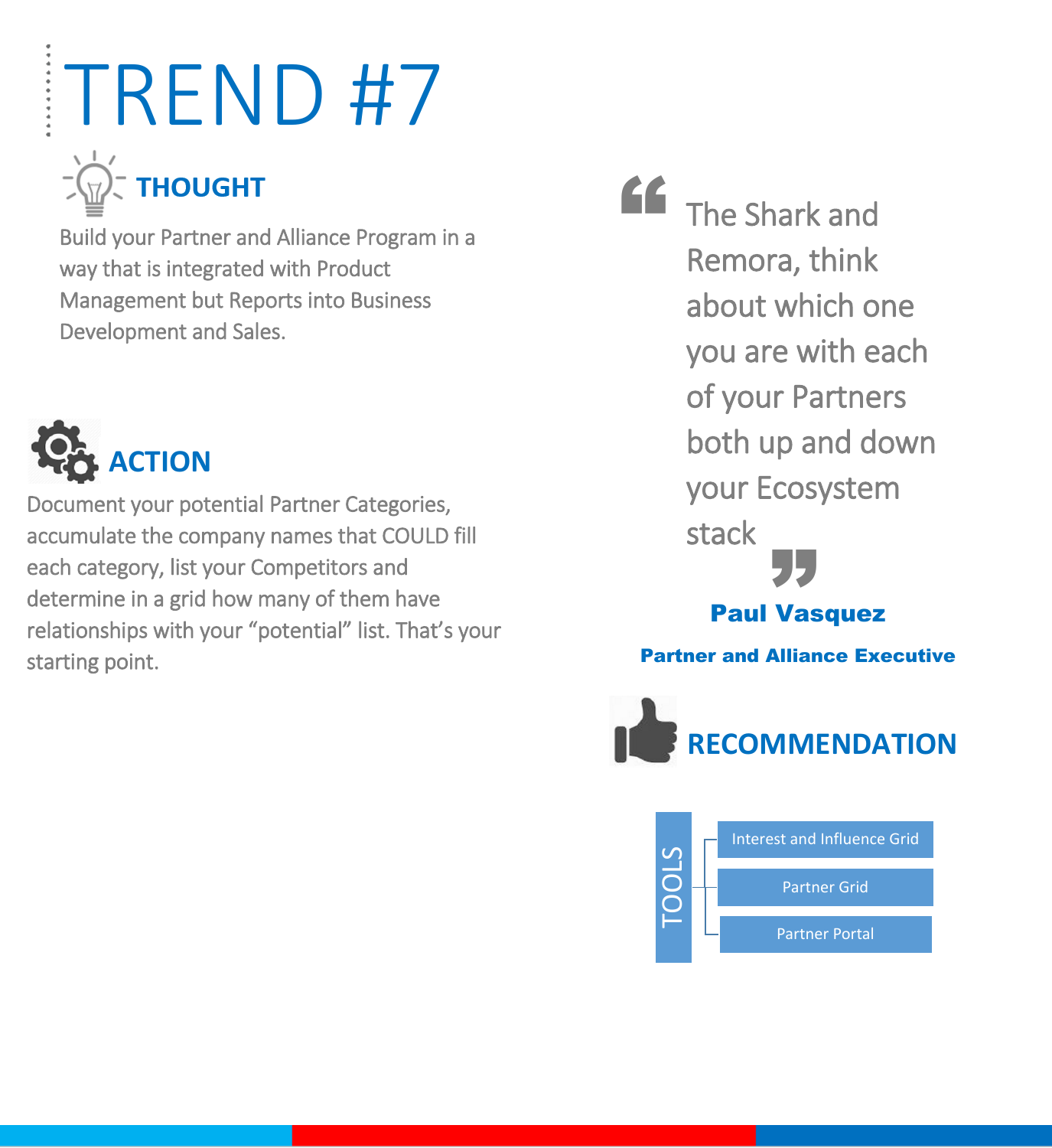





| Partner                   | Our                    | <b>Version</b> | <b>Their</b>                 | <b>Version</b>                   | Program          |
|---------------------------|------------------------|----------------|------------------------------|----------------------------------|------------------|
|                           | Software               |                | <b>Application/Service</b>   |                                  | <b>Revenue %</b> |
| <b>XYZ Software</b><br>Co | Greatest<br><b>ERP</b> | 1.1            | <b>Greater Database</b>      | 5.0                              |                  |
| 123 Consulting            | Greatest<br><b>ERP</b> | 1.1            | <b>Professional Services</b> | Contact via<br><b>Accounting</b> |                  |



- Your partner portal becomes the "Angie's List" for your ecosystem.
- This kind of application will help organizations of all sizes stream line their Partner Management. For larger organizations, they need to have multiple points of contact and ensure synchronization of conversations.
- Consider Outsourcing the management of the program.
- Mandate Partners take your training, and Vice Versa.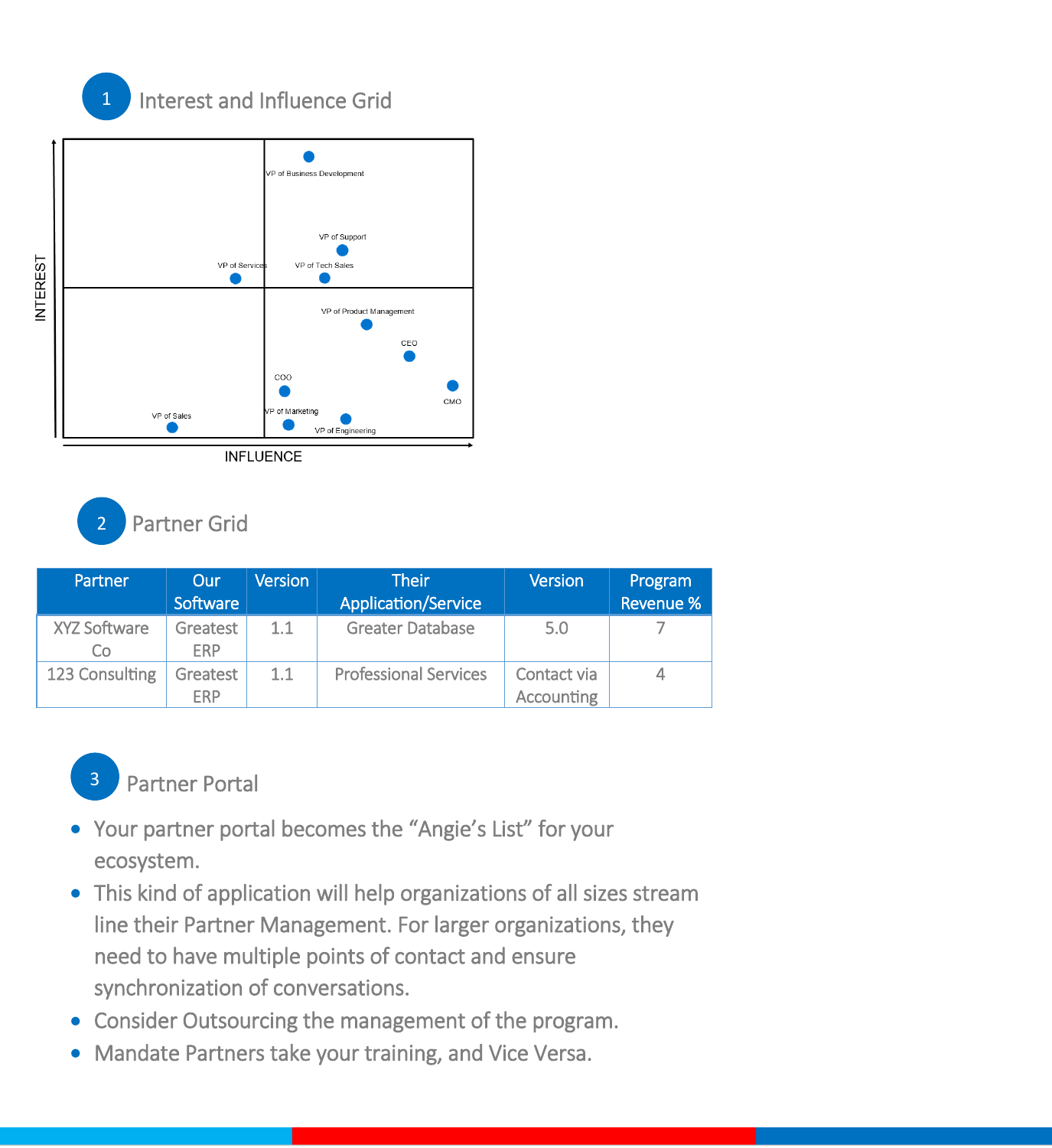### TREND #8 **THOUGHT**

Effective communication with Partners requires that you understand your target audience and the distinct roles held within your Partners organizations. Creation of messaging that clearly communicates the pain they are feeling now, the pleasure they will experience as a Partner of your organization and then measure the heck out of each communication.

### **RECOMMENDATION**

As you build out your Partner communication, determine if your potential partners are driven by Value or Transactions.



#### Value Based

- What are the Value-Added aspects of your partner's relationship with you?
- Does your potential partner understand the business as well or better than you do, "Domain Experts"?
- Can this potential partner meet the value needs and still create the net profit and cash flow?
- Solutions work best. Can this partner be a catalyst for the creation of a Solution Bundle?
- Once "Biggest Problem" is determined model your response.

**AC** Think about buyer personas when establishing your partner program. Your personas should be based on your research and your understanding of your market place "<br>"<br>"

#### **VP Sales Cloud Based** Database Company

- Transaction Based. 2
	- Personas at high volume fulfillment houses will look quite different
	- Aim high in the org chart
	- Understand your targets motivation. Make \$ per transaction, customer service for large customers etc.
	- Determine the most streamlined method of communication, automate everything. No time for long lunches.
	- Create a report card for Transaction Partners, use the results of those to create Personas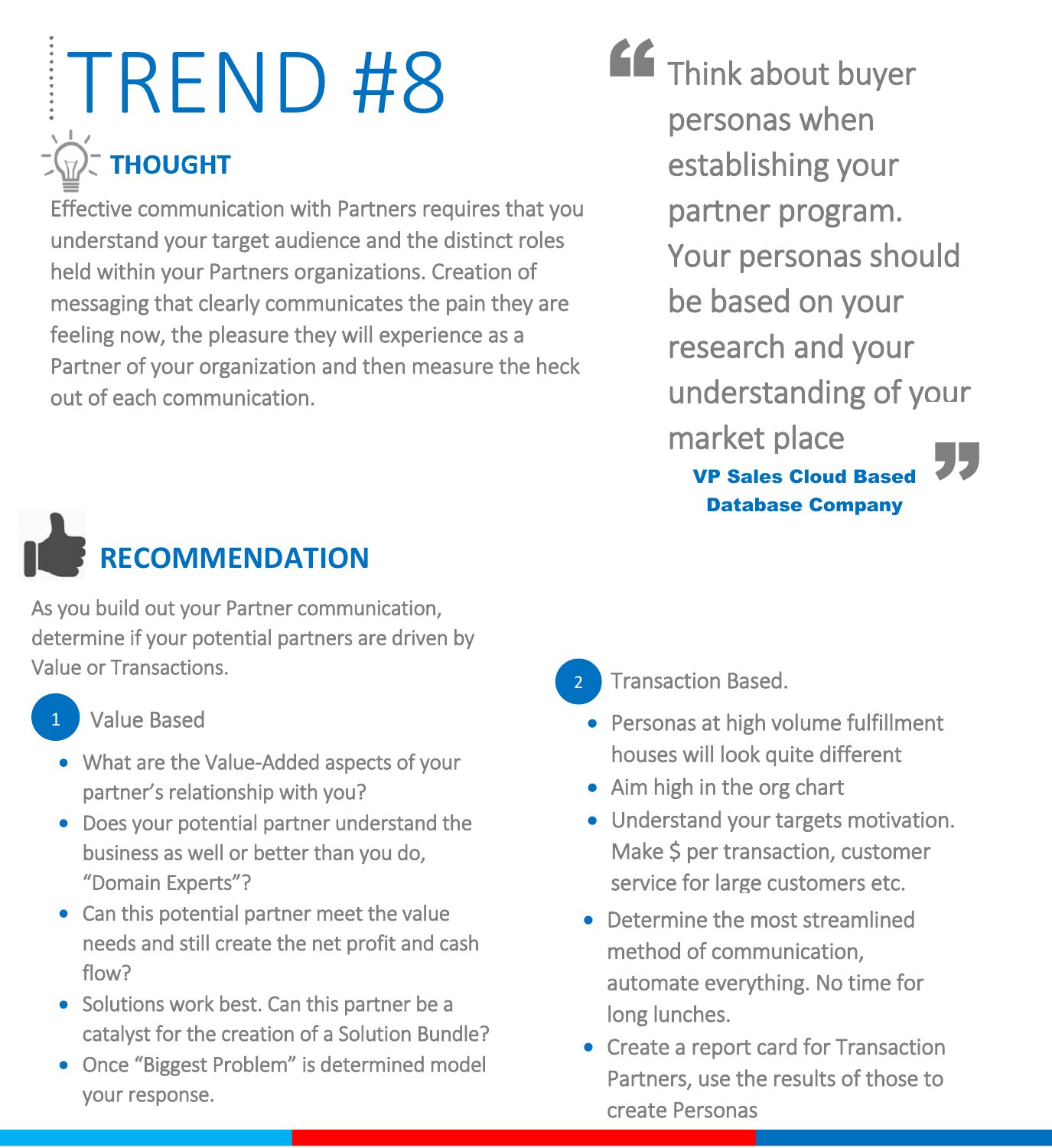

- 1 Create a map for yourself that shows the steps that your Partner takes as they become engaged with you, from unknown – to an enthusiastic advocate. Gain this knowledge from research within all parts of your sales, marketing and support organization.
	- Unknown Visitor Lead Partner Advocate
	- Then list the media you will use at each stage to deliver your message.
	- Create a map for Value and Transaction Partners.
- Create a map for each partner that communicates the issue they have, where they are today and where they want to be.
	- List each step, as small as it may be so your Partner is confident that everything will be handled. Remember, YOU understand what needs to be done, they may not.
	- <sup>3</sup> Choose your tools. CRM, Marketing Automation, Direct Response Tools, Survey Tools, Partner Portals

• Each line above is a milestone, as each milestone is reached, trust and confidence is gained in your relationship and program. This avoids overwhelm and getting bogged down.